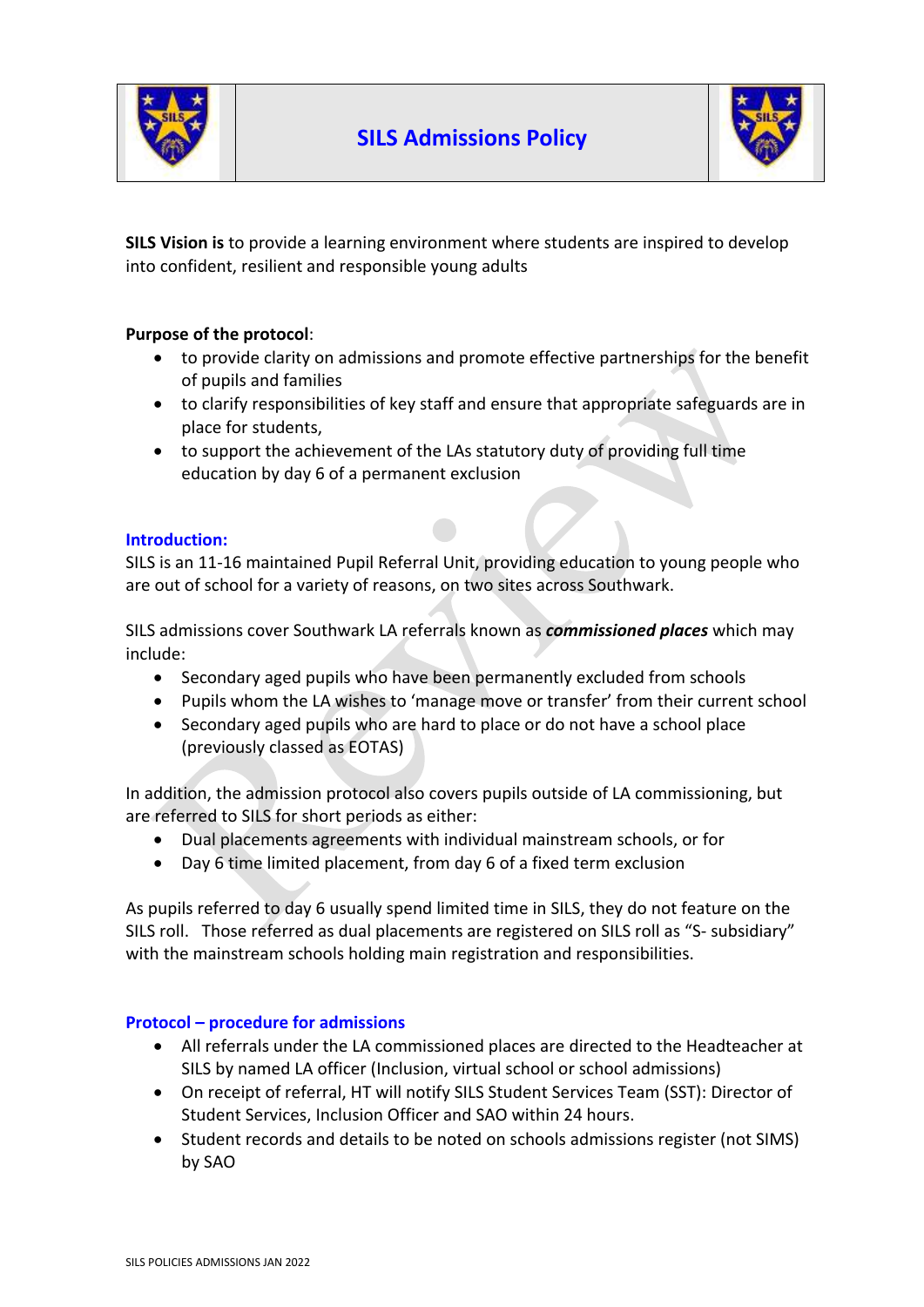- Arrangements will be made for interview within 48 hours of referral receipt (by SST - Director of Student Services)
- In all cases efforts will be made to get students to commence induction within one week of referral
- Education welfare officer, attendance officer and safer schools officers to be informed of all new referrals (by SST)
- If the  $1^{st}$  appointment is not kept,  $2^{nd}$  and  $3^{rd}$  appointments will be offered and EWO informed
- If 3<sup>rd</sup> appointment is not kept, EWO will be informed and referral will be returned to the LA, who will assume responsibility for engaging the family
- Dynamic risk assessments will be undertaken in consultation with safer schools officer and YOS education lead for all new admissions
- In exceptional circumstances, where there are significant safeguarding concerns, HT may return a referral to the LA, with a request for alternative placement to be considered.
- Students with EHCP, Statements or significant additional needs may be referred back to the LA with request for the SEN team to source placement in an appropriate specialist setting
- Students previously on roll may also be referred back to the LA where or if they pose serious risk to other young people or members of the school community.
- **Induction**: a comprehensive assessment of abilities, skills and needs will be undertaken following interview (over 2/ 3 days)
- **A weekly update** on admissions is provided to LA officers (by SST)
- New students are admitted for an **initial 2 week induction** trial placement; with a progress meeting held with parents at the end of the two week period.
- Student details are recorded on temporary admissions register during the two week induction period. Records will only be transferred to SIMS on successful completion of induction
- Successful completion of two week induction will be determined by
	- o 90%+ attendance
	- o Excellent punctuality
	- o Full engagement with learning and interventions
- A students start date is the first day of induction, following interview; and student details are transferred onto formal school roll (SIMS) on successful completion of 2 week trial

**The protocol for dual placement admissions** is similar to above; however the responsibility for liaison with parents remains with the mainstream school (the referring organisation).

Although day 6 admissions fall outside of the above arrangements, effective communication with schools and parents is essential for a seamless placement and settlement of pupils in day 6.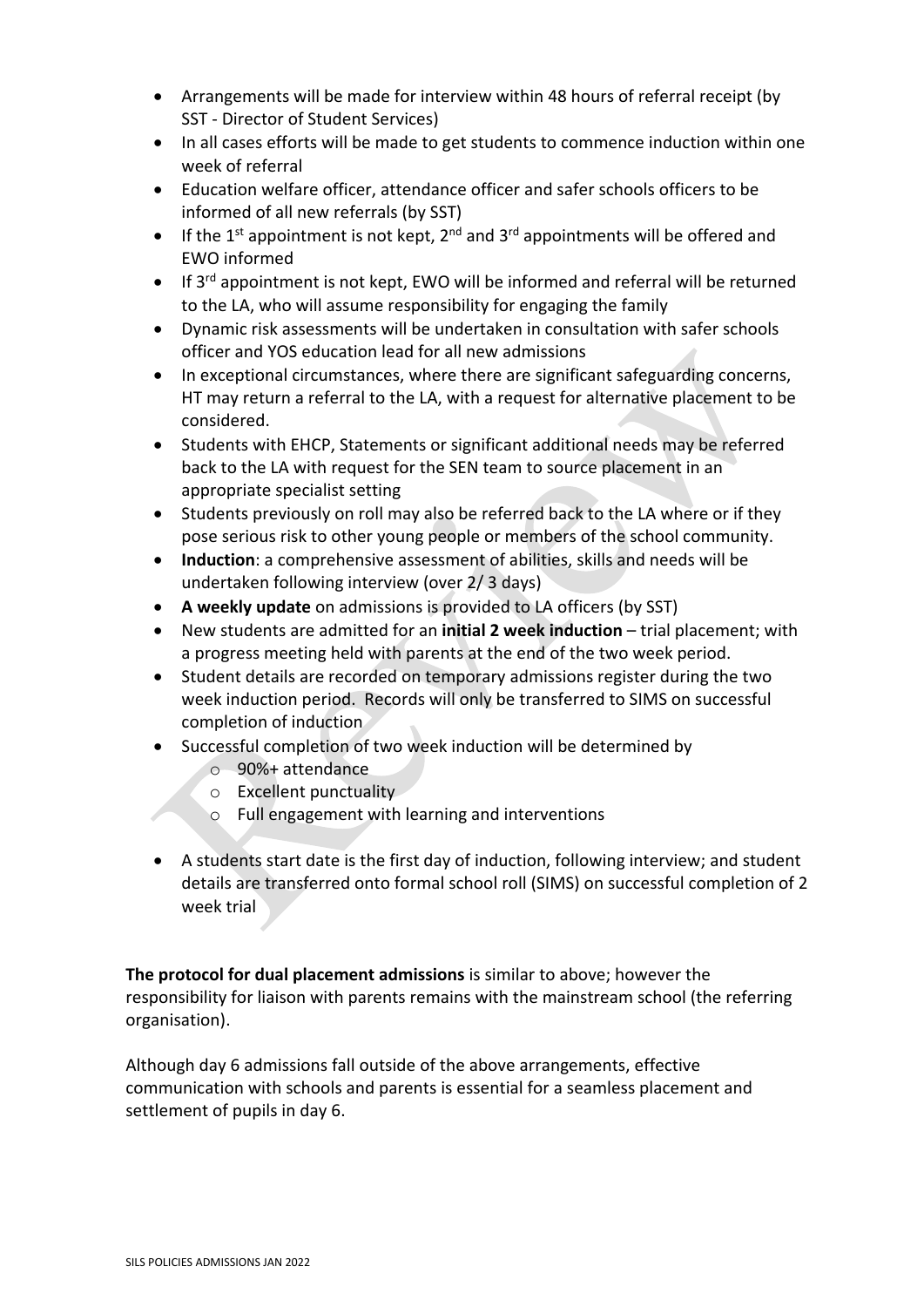#### **Key staff and responsibilities:**

- **HT – overall responsibility** for admissions, including receipt of all referrals for commissioned places
- **Director of Student Services** as lead manager for student services manages or directs interviews and first contact with parents
- **Inclusion officer** supports Director of Student Services with effective organisation of interviews, communications with parents, staff and agencies
- **Senior admin officer (SAO)** oversees / manages admissions register, students details, official school roll including SIMS
- **Education welfare officer**  supports / ensures smooth admission / transition; chases up reluctant unwilling disengaged students / families
- Attendance & welfare officer first line of support during trial placement, encouraging regular attendance, supporting induction assessments, etc.
- **Safer schools officer and YOS Education lead** contributes to dynamic risk assessments, informal introduction as part of induction,
- **Learning mentor** (s) oversees induction assessments and process, produces student summary,
- **Manager in charge day 6** admissions to day 6, liaison and communication with schools, HT and other key staff

#### **Monitoring**

The effectiveness of the admissions protocol will be monitored at regular intervals, at least half termly by the Headteacher in consultation with the Director of Student Services and performance reported termly to the management committee.

First presented to management committee: March 2016

**Latest review January 2022**